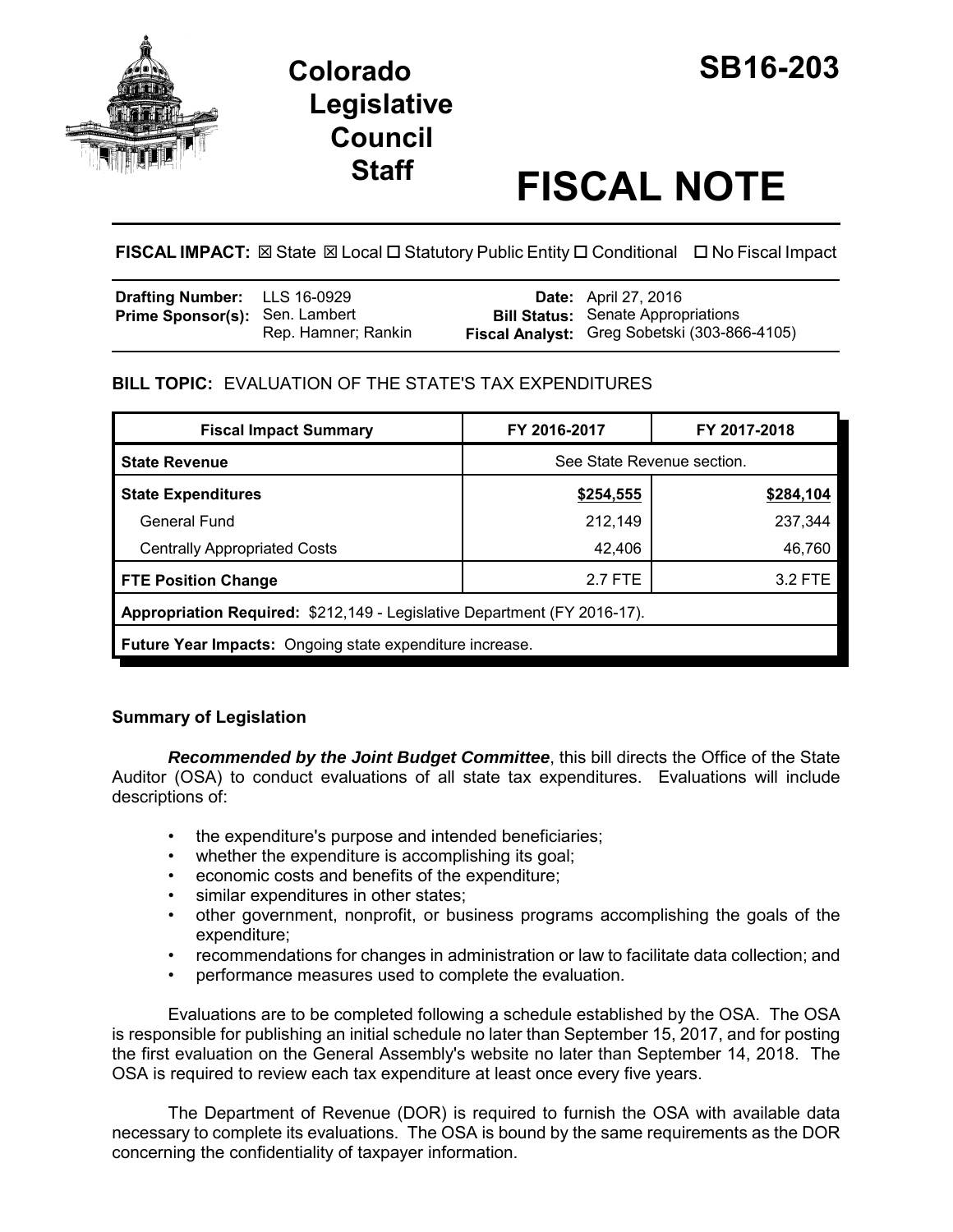Documents and information used in preparation of the evaluations are designated as work product and exempted from open records requirements. Documents are available for public inspection only upon approval of a majority of members of the Legislative Audit Committee.

## **Background**

Under state law, tax expenditures are tax-related provisions that reduce tax revenue. These include definitions of taxable income, deductions, exemptions, credits, or special tax rates for certain persons, types of income, transactions, or property.

#### **State Revenue**

The bill does not affect state revenue. However, recommendations published by the OSA may alter the administration of state tax expenditures, which could increase or decrease state revenue in future fiscal years.

#### **State Expenditures**

The bill increases state General Fund expenditures by **\$254,555 and 2.7 FTE in FY 2016-17** and by **\$284,104 and 3.2 FTE in FY 2017-18**. Expenditures are summarized in Table 1 and detailed below.

| Table 1. Expenditures Under SB16-203               |            |            |  |  |  |  |
|----------------------------------------------------|------------|------------|--|--|--|--|
| <b>Cost Components</b>                             | FY 2016-17 | FY 2017-18 |  |  |  |  |
| <b>Personal Services</b>                           | \$195,253  | \$234,304  |  |  |  |  |
| <b>FTE</b>                                         | 2.7 FTE    | 3.2 FTE    |  |  |  |  |
| <b>Operating Expenses and Capital Outlay Costs</b> | 16,896     | 3,040      |  |  |  |  |
| Centrally Appropriated Costs*                      | 42,406     | 46,760     |  |  |  |  |
| <b>TOTAL</b>                                       | \$254,555  | \$284,104  |  |  |  |  |

*\* Centrally appropriated costs are not included in the bill's appropriation.*

*Office of the State Auditor.* Expenditures are for the addition of OSA personnel to conduct evaluations of state tax expenditures. This fiscal note assumes that all state tax expenditures will be evaluated over five years beginning in FY 2016-17. Based on personnel requirements for similar evaluations in Washington, the OSA is expected to require 1.7 FTE at the legislative auditor level, 1.0 FTE at the team lead level, and 0.5 FTE at the manager level to complete all evaluations. Salary has been prorated in the first year to account for the bill's effective date and the General Fund pay date shift. Operating expenses and capital outlay costs are for furnishing equipment and supplies to new staff.

*Agencies administering tax expenditures.* Agencies responsible for the administration of tax expenditures, including the DOR and the Office of Economic Development and International Trade, will experience workload increases to furnish tax expenditure data to the OSA. This workload is expected to be minimal and can be accomplished within existing appropriations.